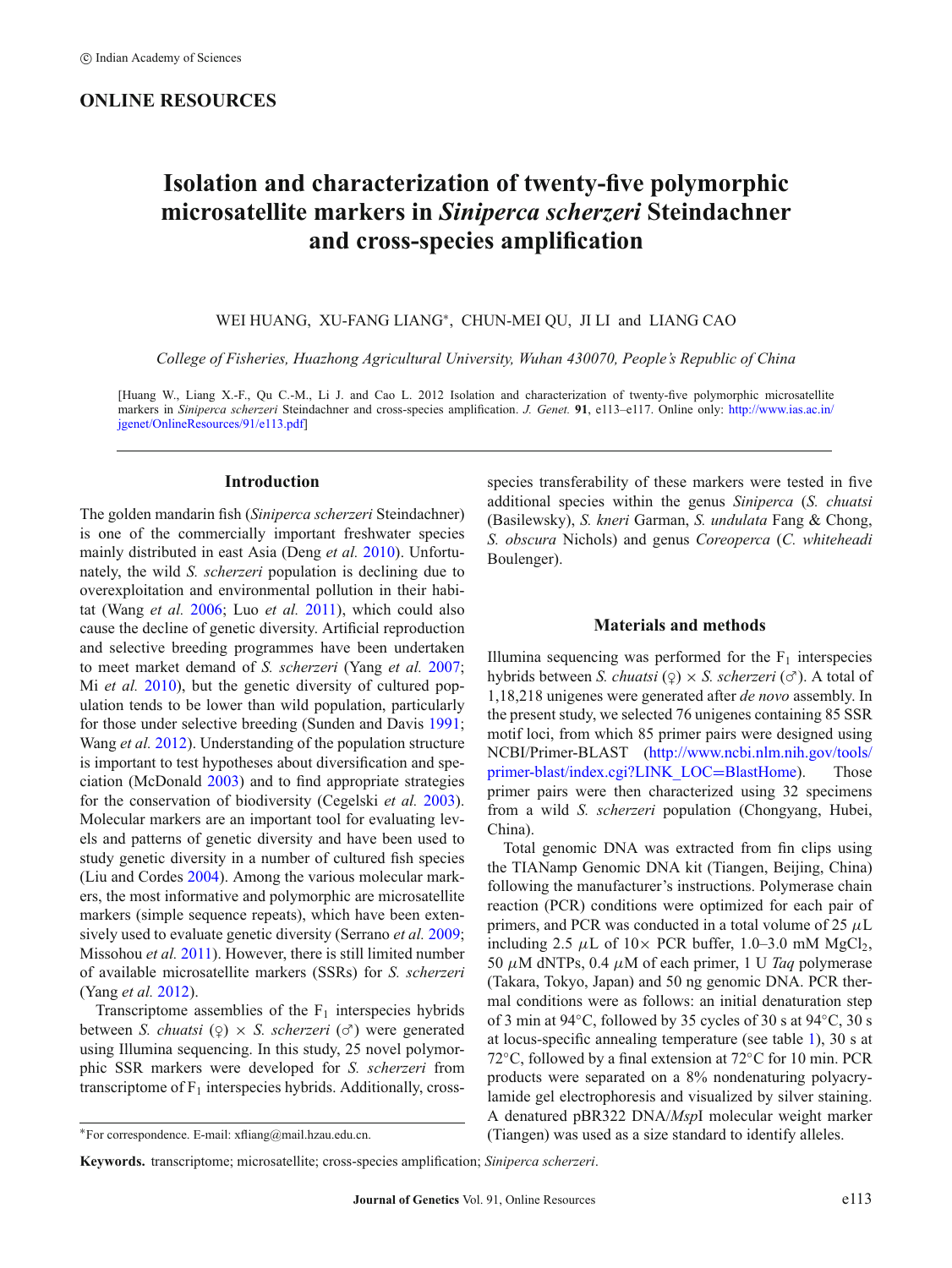| Locus | Accession number | Repeat motif                                                      | Primer sequence $(5'-3')$                                                                       | Size range (bp) | $T_a$ (°C) | $N_{\rm a}$ | Ho     | $H_{\rm E}$ | DІС    | P value |
|-------|------------------|-------------------------------------------------------------------|-------------------------------------------------------------------------------------------------|-----------------|------------|-------------|--------|-------------|--------|---------|
| SS181 | IX294968         | $(GAG)$ <sub>5</sub> $(GAT)$ <sub>8</sub>                         | CAGAATGGCAAATCAAACA<br>TGGCAGAGGTCCGCTTA                                                        | $124 - 144$     | 53.5       | 4           | 0.3125 | 0.4980      | 0.4545 | 0.9715  |
| SS182 | JX294969         | $(AC)_{12}$                                                       | <b>GCACTCATATAGGAAGCCTGACA</b><br>GAAGAACGGCTGACTGGAC<br>$\ddot{\approx}$                       | 273-280         | 55         |             | 0.0000 | 0.4365      | 0.3374 | 1.0000  |
| SS189 | JX294970         | $(TGAA)_6$                                                        | AAGTGTTGTTTGAGGACCACCT<br>ACCAAGCATCTACCCAGCAG<br>$\dot{\underline{\omega}}$                    | 180-206         | 55         | n           | 0.2500 | 0.7396      | 0.6888 | 1.0000  |
| SS190 | JX294971         | $(AC)_{12}$                                                       | CACACACTAGGACAATCCACCTG<br>TGCTGATTGGTCGTCTTCTGTC<br>$\dot{\simeq}$                             | $169 - 209$     | 55         |             | 0.6250 | 0.5650      | 0.4806 | 0.0909  |
| SS201 | IX294972         | $\rm (GT)_{11}(TG)_{12}$                                          | GTCCAGAGACTGTGGGGG<br>GTGGACTCGAGCAGCTTTGT<br>$\dot{\simeq}$                                    | $156 - 204$     | 55         |             | 0.9688 | 0.8398      | 0.8035 | 0.0835  |
| SS204 | JX294973         | $\rm{(AC)_{12}}$                                                  | GCCTACTGTAAGGCAGTG<br>TGCCATGGAAACAAGCAGGT<br>≃                                                 | $243 - 276$     | 55         | ∘           | 0.9375 | 0.8051      | 0.7628 | 0.2042  |
| SS206 | JX294974         | $(\mathsf{ICA})_8$                                                | AAACAAACTGCGTGTGGGT<br>CGAACCGTCTCACTTCGTCC<br>$\dot{\approx}$                                  | 84-108          | 52.5       |             | 0.4375 | 0.7728      | 0.7255 | 1.0000  |
| SS211 | JX294975         | $(\mathrm{TAC})_8$                                                | AAAGTGGGACATTTGTGCAGGT<br>CTGGTGACGCTGGTGAATGT<br>$\dot{\simeq}$                                | $72 - 76$       | 55         |             | 0.1875 | 0.1726      | 0.1556 | 0.7716  |
| SS213 | JX294976         | ${\rm (CAG)_8}$                                                   | CCGCAGCTCCTCCTGAAAAC<br>CTTCATCTCCACTCCGCTC<br>ż                                                | $147 - 159$     | 55         | 5           | 0.0625 | 0.7346      | 0.6745 | 1.0000  |
| SS214 | JX294977         | $(CA)_{12}$                                                       | AGAAGAGCGCAGCCAGACTC<br>GCAGCTCCACGGTGAAACCC<br>⇄                                               | 157-197         | 53.5       |             | 0.5625 | 0.7857      | 0.7425 | 0.9602  |
| SS220 | JX294978         | $(AC)$ <sub>7</sub> (GCAC) <sub>5</sub>                           | TGGACTGCGTCTTTCGAGG<br>TCCTAGCATGCTGCCCTGTA<br>∻                                                | $145 - 230$     | 55         |             | 0.9688 | 0.8690      | 0.8388 | 0.1547  |
| SS221 | JX294979         | $\left( \mathrm{ATA} \right)_{8}$                                 | ATGGCCAAAAGTATGGGAC<br>AAAACGGCTGCTTAGCTCTG<br>≃                                                | $120 - 155$     | 55         | σ           | 0.5938 | 0.8413      | 0.8059 | 0.991   |
| SS222 | JX294980         | $\rm(GAT)_8$                                                      | GATCTGGGACGGGTAGGAC<br>ATATTGGACGCCTGGATGG                                                      | $146 - 192$     | 55         |             | 0.4688 | 0.6682      | 0.5868 | 0.9481  |
| SS224 | JX294981         | $(TCC)$ 8                                                         | TTGTTCCCGGGTGTCCCTTA<br><b>TTGTCTCGAGCTGTTGCGG</b><br>卒在<br>$\dot{\simeq}$                      | 199-239         | 55         | ٥           | 0.5938 | 0.6017      | 0.5644 | 0.9547  |
| SS229 | JX294982         | $TC$ ) <sub>8</sub> $C$ $(CT)$ <sub>11</sub> $(CA)$ <sub>12</sub> | CCAAACTGTCCACAACACGTTC<br>TGTGAGTTTGCAGTCCGAGC<br>亡                                             | $200 - 254$     | 55         | $\infty$    | 0.8438 | 0.8378      | 0.8025 | 0.4929  |
| SS230 | JX294983         | $\rm (GAG)_8$                                                     | TAACCAGGGGGAATGGGAA<br>AAAACAACCTCGCCTGACCC<br>$\dot{\underline{\kappa}}$<br>$\ddot{\alpha}$ in | 226-254         | 55         | $\sim$      | 0.5938 | 0.5580      | 0.4696 | 0.2502  |
| SS236 | JX294984         | $(GT)_6GCGA(GT)_{12}$                                             | CGGTATTCGGACACGACAGA<br>CAGTTCTGGTCGTCGGTTA<br>面窗面                                              | 154-208         | 55         |             | 0.9375 | 0.8383      | 0.8010 | 0.1019  |
| SS240 | IX294985         | $\rm (CAC)_8$                                                     | CGGTATCTGAGCCCACAAG<br>CGGTCTGAGTAGAGCTGCTT                                                     | $214 - 235$     | 55         |             | 0.0938 | 0.2584      | 0.2439 | 1.0000  |
| SS243 | JX294986         | $(\mathrm{T}\mathrm{G})_{11}$                                     | ACTGTACTGCACACACTGTCC<br>CTGTTGTTGGCTGACTGA<br><b>ALALA</b>                                     | $120 - 136$     | 55.5       | n           | 0.5000 | 0.6990      | 0.6441 | 0.9751  |
| SS250 | JX294987         | $(AC)_{11}$                                                       | CTGCCTTGAGTGCCAGAACA<br><b>TTACACACACAGCCCACC</b>                                               | 159-192         | 55         | 5           | 1.0000 | 0.7783      | 0.7276 | 0.0004  |

*Wei Huang et al.*

<span id="page-1-0"></span>Table 1. Characteristics of 25 polymorphic SSR markers in S. scherzeri. **Table 1.** Characteristics of 25 polymorphic SSR markers in *S. scherzeri*.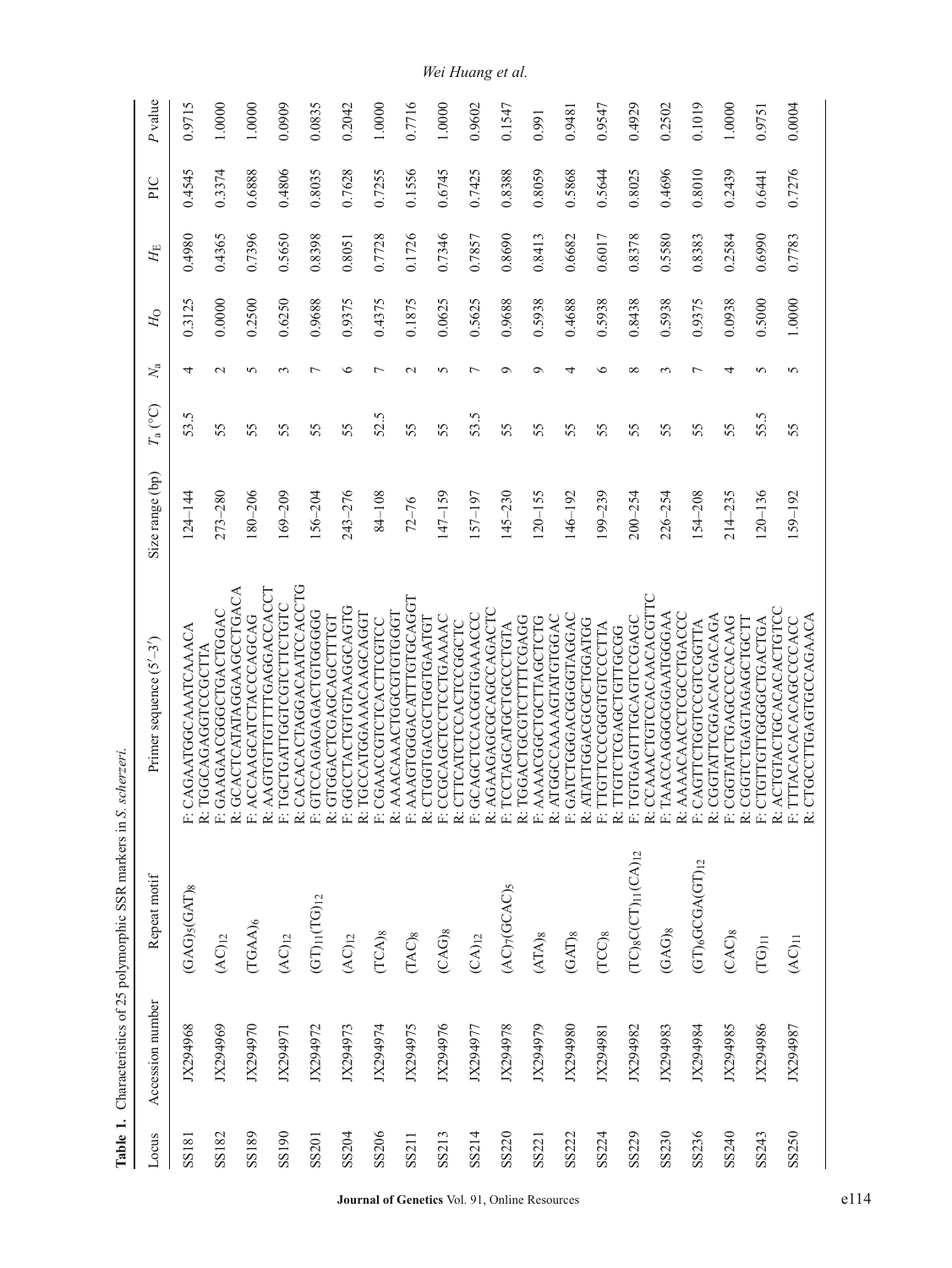| Locus | Accession number | Repeat motif                   | Primer sequence $(5'-3')$                            | Size range (bp) $T_a (^{\circ}C)$ $N_a$ $H_0$ |    |        | $H_{\rm E}$ | ÞIC    | P value |
|-------|------------------|--------------------------------|------------------------------------------------------|-----------------------------------------------|----|--------|-------------|--------|---------|
| SS257 | JX294988         | $(AC)_{11}$                    | F: ACTAGTAGTGCAAGTAGA<br>R: AGGCATATCACCTCCTCCT      | 188-247                                       |    | 0.875  | 0.8185      | 0.7804 | 0.2352  |
| SS259 | K294989          | $\overline{\text{A}}$ C)<br>11 | F: GCATGCTTATGAAAATGGAGG<br>R: GCTTTGGAAAGTTCCACCG   | $170 - 232$                                   |    | 0.9375 | 0.8596      | 0.8279 | 0.1119  |
| SS261 | JX294990         | (T1)                           | R: CAGAAACCAGTGGATTACGTT<br>F: TGGCTGCATGGACATTCCTA  | $177 - 225$                                   | 55 | 0.8125 | 0.8070      | 0.7639 | 0.8637  |
| SS264 | JX294991         | $(TG)_{11}A(GT)_{6}$           | R: AGGCTTGTTCACTAACTTACACTG<br>F: CTCAGCTCGCTGTCCAAG | $165 - 219$                                   |    | 1.0000 | 0.8279      | 0.7919 | 0.0019  |
| SS265 | JX294992         | $(AC)_{11}$                    | R: GGTGTCATGATCCACGGC<br>F: GCGCCTATGTTGCCAGTAA      | 257–287                                       | 55 | 1.0000 | 0.7004      | 0.6504 | 0.0000  |

Table 1 (contd.)

Popgene 3.2 software (Yeh and Boyl[e](#page-4-9) [1997\)](#page-4-9) was used to calculate the number of alleles  $(N_a)$ , observed  $(H_0)$  and expected  $(H<sub>E</sub>)$  heterozygosities. We computed the polymorphic information content (PIC) using the formula:

$$
\text{PIC} = 1 - \left(\sum_{i=1}^{n} q_i^2\right) - \left(\sum_{i=1}^{n-1} \sum_{j=i+1}^{n} 2q_i^2 q_j^2\right).
$$

Where *n* is the number of alleles;  $q_i$  and  $q_j$  are the *i*th and *j*th allele frequencies, respectively (Botstein *et al[.](#page-3-4)* [1980](#page-3-4)). The tests for deviations from Hardy–Weinberg equilibrium (HWE) as well as genotypic linkage disequilibrium (LD) between all loci were assessed by online version of Genepop [\(http://genepop.curtin.edu.au\)](http://genepop.curtin.edu.au) (Raymond and Rousse[t](#page-4-10) [1995](#page-4-10)). Sequential Bonferroni correction was used to adjust the *P* values using multiple statistical comparisons for all results (Ric[e](#page-4-11) [1989\)](#page-4-11).

Cross-species amplification of the polymorphic primer pairs was tested in five additional species. Two individuals of each species were analysed. Three annealing temperatures (53, 55, and 57◦C) were conducted with the same PCR conditions as described above. PCR products were identified by agarose gel (1.5%) electrophoresis, and 1-kb DNA ladder (Invitrogen, California, USA) was used as a size standard. Primer pairs that amplified fragments of similar sizes to those observed in *S. scherzeri* were considered as successful cross-species amplification.

## **Results and discussion**

A total of 85 primer pairs were designed, of which 67 (78.82%) primer pairs could successfully amplify fragments with expected size. And 25 (29.41%) loci were polymorphic in a test population of 32 individuals from a wild *S. scherzeri* population with number of alleles ranging from 2 to 9, and observed and expected heterozygosities from 0.0000 to 0.9688 and from 0.1726 to 0.8596, respectively. Characteristics of the 25 polymorphic loci are given in table [1.](#page-1-0) PIC ranged from 0.1556 to 0.8388 (average of 0.6450). Three microsatellite loci (SS250, SS264 and SS265) deviated significantly from HWE expectations after Bonferroni correction (adjusted *P* value  $= 0.0020$ ). No significant linkage disequilibrium (LD) was detected across all loci following Bonferroni correction (adjusted  $P$  value  $= 0.0002$ ). To date, there is still limited number of available microsatellite markers for *S. scherzeri* (Yang *et al[.](#page-4-8)* [2012\)](#page-4-8). Therefore, this set of microsatellites would facilitate further studies on conservation genetics, population structure and molecular marker-assisted breeding in *S. scherzeri*.

Overall, a high level of cross-species amplification was observed across the five species tested (table [2\)](#page-3-5). No amplification was detected for primers SS220, SS221 and SS224 in any of the species tested. Moreover, another five pairs of primers (SS181, SS240, SS243, SS259 and SS261) failed to amplify right fragments in *C. whiteheadi*. The species of the families *S. chuatsi*, *S. kneri*, *S. undulate* and *S. obscura*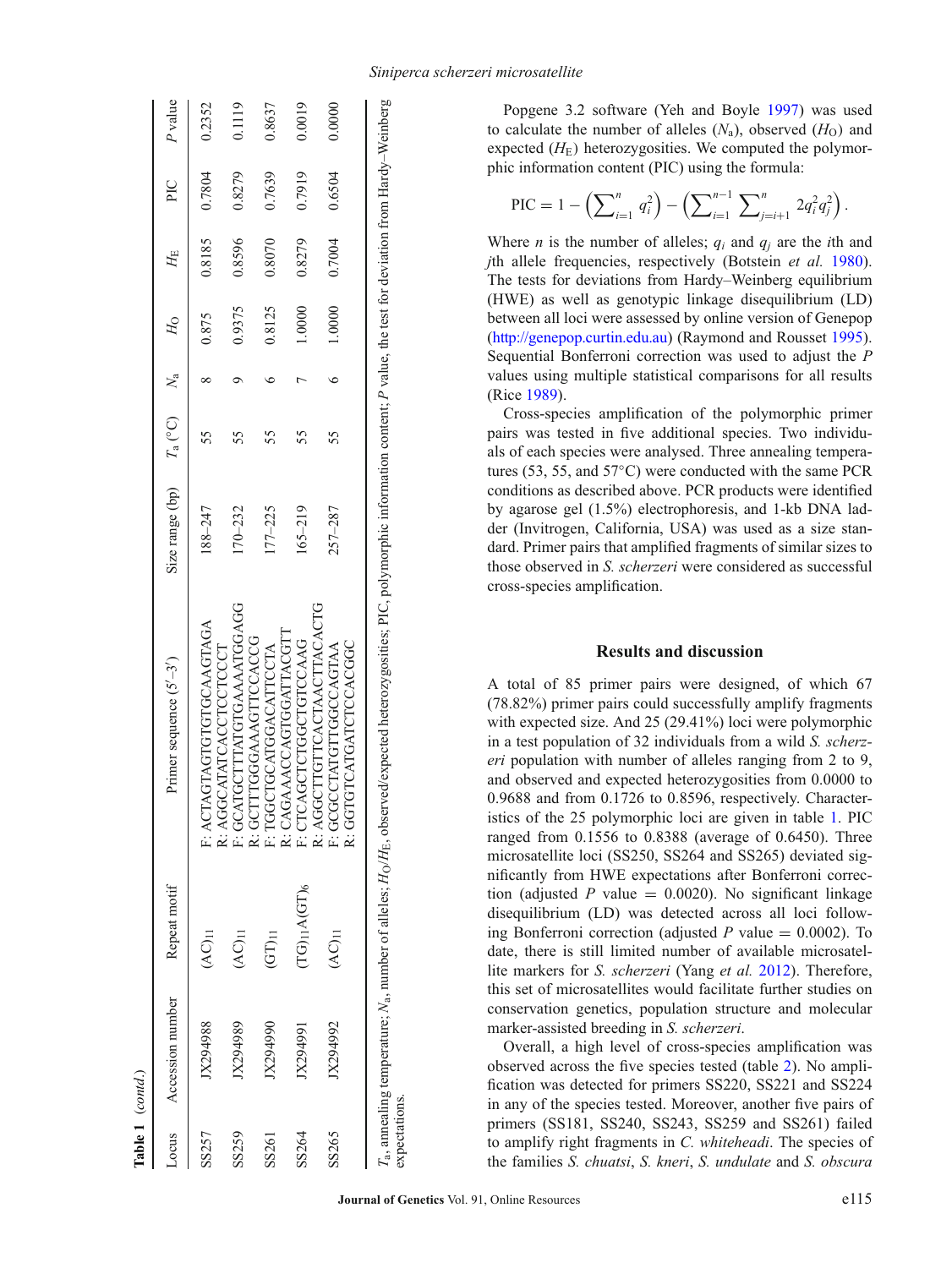|              |                          |             | Species                  |                   |                          |
|--------------|--------------------------|-------------|--------------------------|-------------------|--------------------------|
| Locus        | Siniperca chuatsi        | S. undulate | S. obscura               | S. kneri          | Coreoperca whiteheadi    |
| SS181        | 53                       | 53          | 53                       | 53                | $\qquad \qquad -$        |
| SS182        | 57                       | 55          | 55                       | 55                | 55                       |
| SS189        | 55                       | 53          | 55                       | 55                | 55                       |
| SS190        | 55                       | 55          | 55                       | 55                | 55                       |
| SS201        | 55                       | 55          | 55                       | 55                | 55                       |
| SS204        | 53                       | 53          | 53                       | 53                | 53                       |
| SS206        | 55                       | 55          | 55                       | 57                | 55                       |
| SS211        | 55                       | 55          | 55                       | 55                | 53                       |
| SS213        | 55                       | 55          | 55                       | 55                | 55                       |
| SS214        | 53                       | 53          | 53                       | 53                | 53                       |
| <b>SS220</b> | $\overline{\phantom{0}}$ |             | $\overline{\phantom{0}}$ |                   |                          |
| SS221        | —                        |             | —                        | $\qquad \qquad -$ | $\qquad \qquad -$        |
| <b>SS222</b> | 55                       | 55          | 55                       | 55                | 55                       |
| SS224        |                          |             |                          |                   | $\overline{\phantom{0}}$ |
| SS229        | 55                       | 55          | 55                       | 55                | 55                       |
| SS230        | 55                       | 55          | 55                       | 55                | 55                       |
| SS236        | 55                       | 55          | 55                       | 55                | 55                       |
| SS240        | 55                       | 55          | 55                       | 55                |                          |
| SS243        | 57                       | 57          | 57                       | 57                |                          |
| SS250        | 57                       | 57          | 57                       | 55                | 55                       |
| SS257        | 55                       | 55          | 55                       | 55                | 55                       |
| SS 259       | 55                       | 55          | 55                       | 57                |                          |
| SS261        | 55                       | 55          | 55                       | 55                | $\overline{\phantom{0}}$ |
| SS264        | 55                       | 55          | 55                       | 55                | 55                       |
| SS265        | 55                       | 55          | 55                       | 55                | 55                       |

<span id="page-3-5"></span>**Table 2.** Cross-species amplification for the 25 polymorphic microsatellite loci in five species of sinipercine fishes.

The annealing temperature for each locus is shown. –, Unsuccessful amplification of PCR products.

presented more successful cross-species amplification (22 loci) than species of the families *C. whiteheadi* (17 loci). These results were expected because of the taxonomical relationships of the families. *S. chuatsi*, *S. kneri*, *S. undulate*, *S. obscura* and *S. scherzeri* belong to genus *Siniperca*, whereas *C. whiteheadi* is from genus *Coreoperca*. The high level of successful cross-amplification suggests the potential usefulness of the developed markers which may be suitable for assessments of genetic diversity and population structure in sinipercine fishes. Additionally, our results highlight that cross-species amplification of SSRs is an effective option for the development of SSR markers for which limited genomic resources were available.

In conclusion, 25 polymorphic microsatellite markers were developed for *S. scherzeri* from the transcriptome sequences, and high cross-species transferability was detected in five additional species. These markers will facilitate further studies on the conservation genetics, population structure and construction of high-density linkage map. Next-generation sequencing was used for the generation of unigene data base. Our results confirm that development of SSRs from transcriptome is an efficient method to identify SSRs in transcribed regions.

#### **Acknowledgements**

This work was financially supported by the National Natural Science Foundation of China (31172420), the National Basic Research Program of China (2009CB118702) and the Fundamental Research Funds for the Central Universities (2010PY010, 2011PY030).

#### **References**

- <span id="page-3-4"></span>Botstein D., White R. L., Skolnick M. and Davis R. W. 1980 Construction of a genetic linkage map in man using restriction fragment length polymorphisms. *Am. J. Hum. Genet.* **32**, 314–331.
- <span id="page-3-2"></span>Cegelski C. C., Waits L. P. and Anderson N. J. 2003 Assessing population structure and gene flow in *Montana wolverines* (Gulo gulo) using assignment-based approaches. *Mol. Ecol.* **12**, 2907–2918.
- <span id="page-3-0"></span>Deng Y. F., Zhao J. L., Lu G. Q., Wu X. F. and Tao Y. 2010 Cloning, characterization and expression of the pepsinogen C from the golden mandarin fish *Siniperca scherzeri* (Teleostei: Perciformes). *Fish Sci.* **76**, 819–826.
- <span id="page-3-3"></span>Liu Z. J. and Cordes J. F. 2004 DNA marker technologies and their applications in aquaculture genetics. *Aquaculture* **238**, 1–37.
- <span id="page-3-1"></span>Luo D., Sun J. J., Lu X., Liu L. Z., Chen S. J. and Li G. F. 2011 Comparative sperm ultrastructure of three species in *Siniperca* (Teleostei: Perciformes: Sinipercidae). *Micron.* **42**, 884–891.